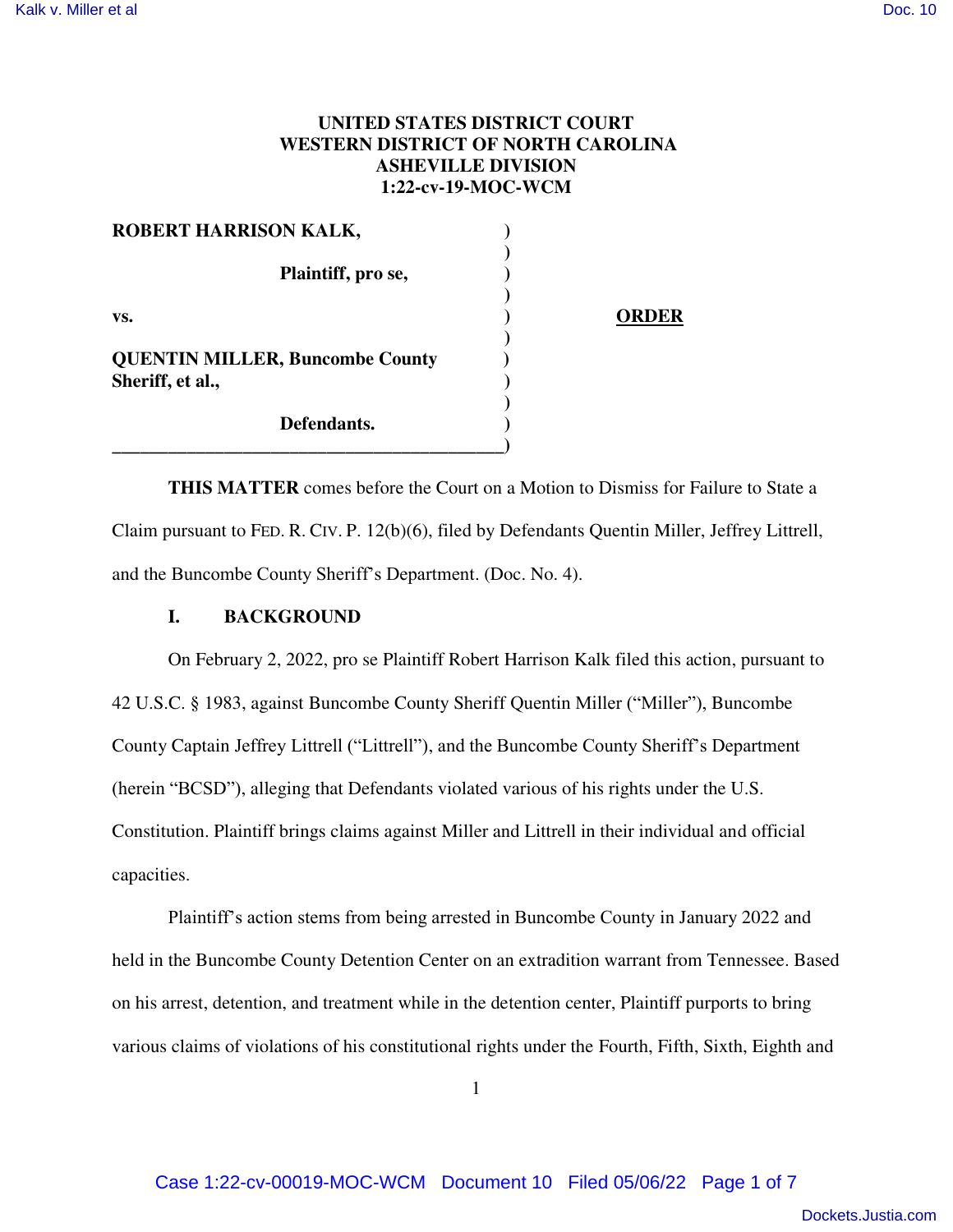Fourteenth Amendments.

 $\overline{a}$ 

Plaintiff alleges that his Fourth Amendment rights were violated because he was seized at his home by an arrest team composed of three Buncombe County deputies, acting in good faith, upon an Extradition Warrant secured in bad faith. (Doc. No. 1, p. 4). Plaintiff further alleges that, upon arrest, he was deprived of insulating clothing before being held in a refrigerated tank and was required to sit, lay, and sleep on heat-sinking concrete benches and floors without either a pillow or blanket. (Id.).

Plaintiff alleges that his Fifth Amendment rights were violated because Tennessee conducted no substantive due process and there was no presumption of innocence. (Id.). Plaintiff further alleges that no notice was given before his arrest, thus subjecting him to punitive measures.  $(\underline{Id.})$ .

Plaintiff alleges that his Sixth Amendment rights were violated because he did not have counsel present at questioning before any charges were filed. (Id.). Plaintiff also alleges that he was deprived of the ability to communicate with court-appointed counsel for four days and nights. (Id.). Plaintiff alleges that the Detention Center's HomeWav system would not let him call his attorney or his pastor although both appeared on his contact list. (Id.). Plaintiff further alleges that the system displayed "Pending Approval" because "the Captain" had not authorized those contacts. (Id.). Plaintiff also alleges that his right to be informed has been abridged (Id., p. 5) and that the State of Tennessee has engaged in selective prosecution. (Id.).

Plaintiff alleges that his Eighth Amendment rights<sup>1</sup> have been violated because depriving a prisoner of clothing that might insulate the torso before putting him in an unheated "tank"

<sup>&</sup>lt;sup>1</sup> Because Plaintiff was apparently a pre-trial detainee rather than a convicted prisoner, his claim would correctly be brought as a Fourteenth Amendment due process claim.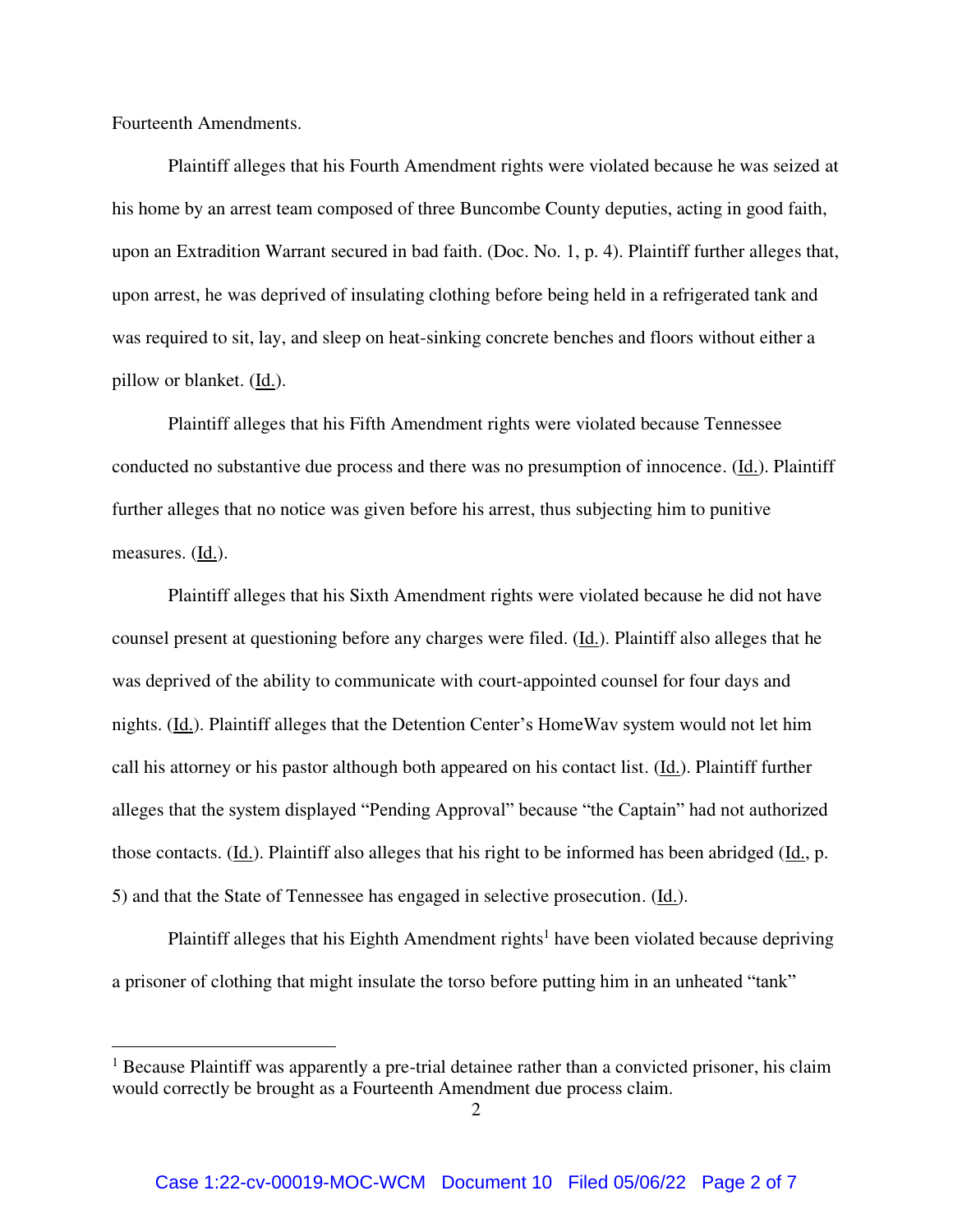without a pillow or blanket, to sleep directly on the cold concrete floor, constitutes cruel and unusual punishment for any detainee that is supposed to be presumed innocent. (Id.).

Plaintiff alleges that his Fourteenth Amendment rights were violated because Tennessee's actions involving North Carolina served to short circuit due process in a way that imposed a deprivation of rights upon Plaintiff.  $(\underline{Id})$ . Plaintiff alleges that because Tennessee failed to provide even the most basic notification before filing for Extradition, Tennessee is also offloading their own administrative burdens and expenses onto the taxpayers within Buncombe County, North Carolina. Plaintiff also alleges that the falsified affidavit was an integral part of the Extradition Petition, which should have resulted in an immediate invalidation ruling and a dismissal. (Id.). Finally, Plaintiff alleges that, from the time this defect was brought to the attention of the North Carolina court, four days and nights had elapsed before Plaintiff's release from detention. (Id.).

As relief, Plaintiff seeks compensatory and punitive damages, as well as an apology letter from Defendants. (Id.).

#### **II. STANDARD OF REVIEW**

In reviewing a motion to dismiss pursuant to FED. R. CIV. P.  $12(b)(6)$ , the Court must accept as true all of the factual allegations in the Complaint and draw all reasonable inferences in the light most favorable to the plaintiff. See Bell Atl. Corp. v. Twombly, 550 U.S. 544, 555-56 (2007). However, to survive a Rule  $12(b)(6)$  motion, "[f]actual allegations must be enough to raise a right to relief above the speculative level," with the complaint having "enough facts to state a claim to relief that is plausible on its face." Id. at 570. "[T] he tenet that a court must accept as true all of the allegations contained in a complaint is inapplicable to legal conclusions," and "[t]hreadbare recitals of the elements of a cause of action, supported by mere conclusory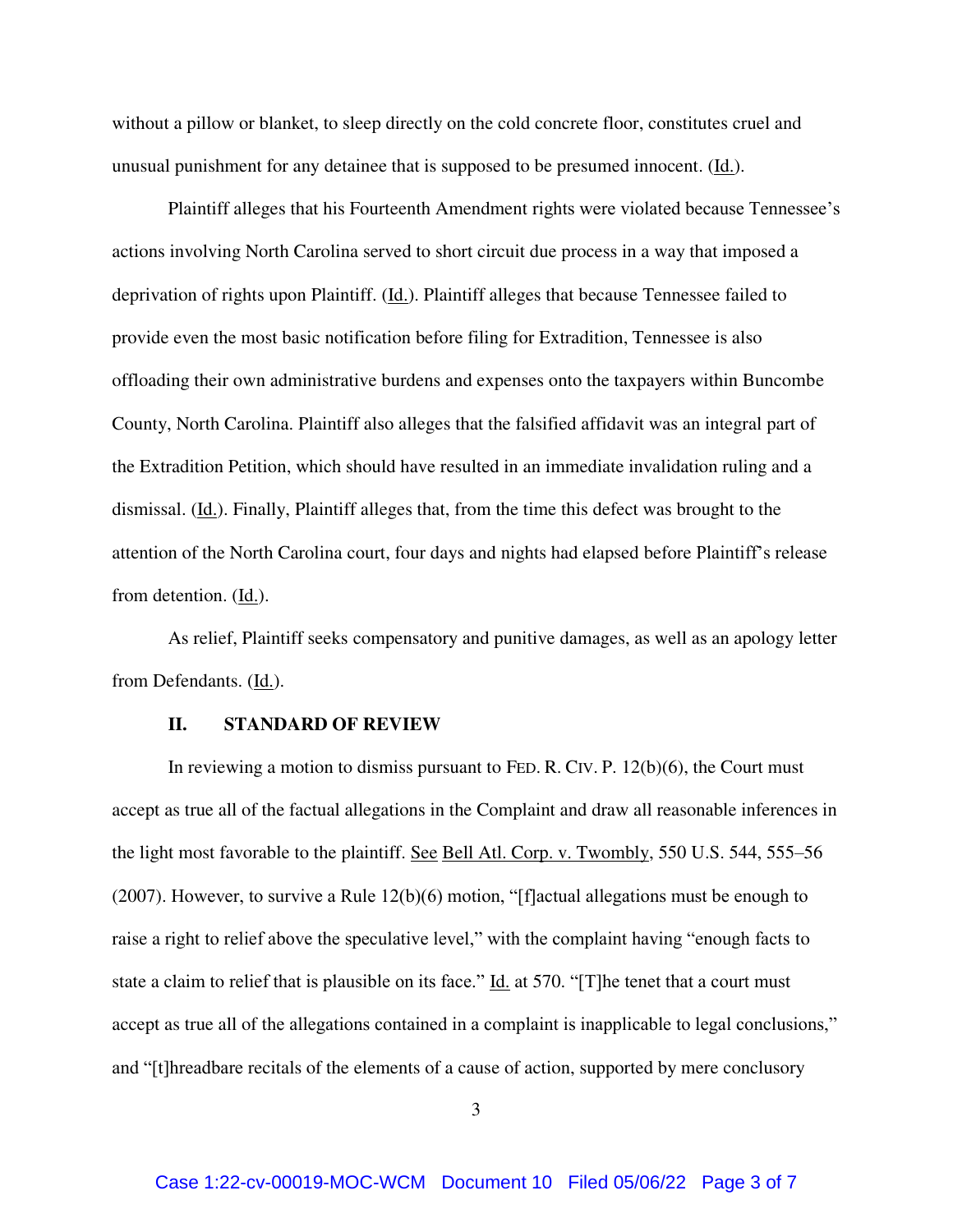statements" are insufficient. Ashcroft v. Iqbal, 556 U.S. 662, 678 (2009) (citing Twombly, 550 U.S. at 555). A complaint may survive a motion to dismiss only if it "states a plausible claim for relief" that "permit[s] the court to infer more than the mere possibility of misconduct" based upon "its judicial experience and common sense." Id. at 679 (citations omitted). While the Court may construe Plaintiff's complaint liberally because he is a pro se plaintiff, the complaint must still allege "'facts sufficient to state all the elements of [his] claim'" to survive a motion to dismiss. Williams v. Wal-Mart Stores East, L.P., No. 5:18-CV-33-BO, 2018 WL 3341181, at \*2 (E.D.N.C. July 6, 2018) (quoting Bass v. E.I. DuPont de Nemours & Co., 324 F.3d 761, 765 (4th Cir. 2003)).

#### **III. DISCUSSION**

# **A. Plaintiff's Claims of Constitutional Violations against Quentin Miller and Jeffrey Littrell in their Official Capacities**

First, to the extent that Plaintiff has sued Defendants Miller and Littrell in their official capacities, the claim is against the Sheriff of Buncombe County. Plaintiff has not alleged, however, that any of the constitutional deprivations were caused because of a policy or practice of the Sheriff of Buncombe County. Municipalities are not liable under § 1983 based on a theory of respondent superior. Monell v. Dep't of Soc. Servs., 436 U.S. 658, 691 (1978). A town is only liable for injuries stemming from a deprivation under § 1983 if it causes such a deprivation through an official policy or custom. Carter v. Morris, 164 F.3d 215, 218 (4th Cir. 1999). An official policy may arise from written ordinances and regulations, affirmative decisions of policymaking individuals or omissions of policymakers manifesting deliberate indifference to the rights of citizens. Id. "In order for a § 1983 claim to survive a motion to dismiss, it is wellestablished that a plaintiff is required to allege that the District's policy or customs deprived the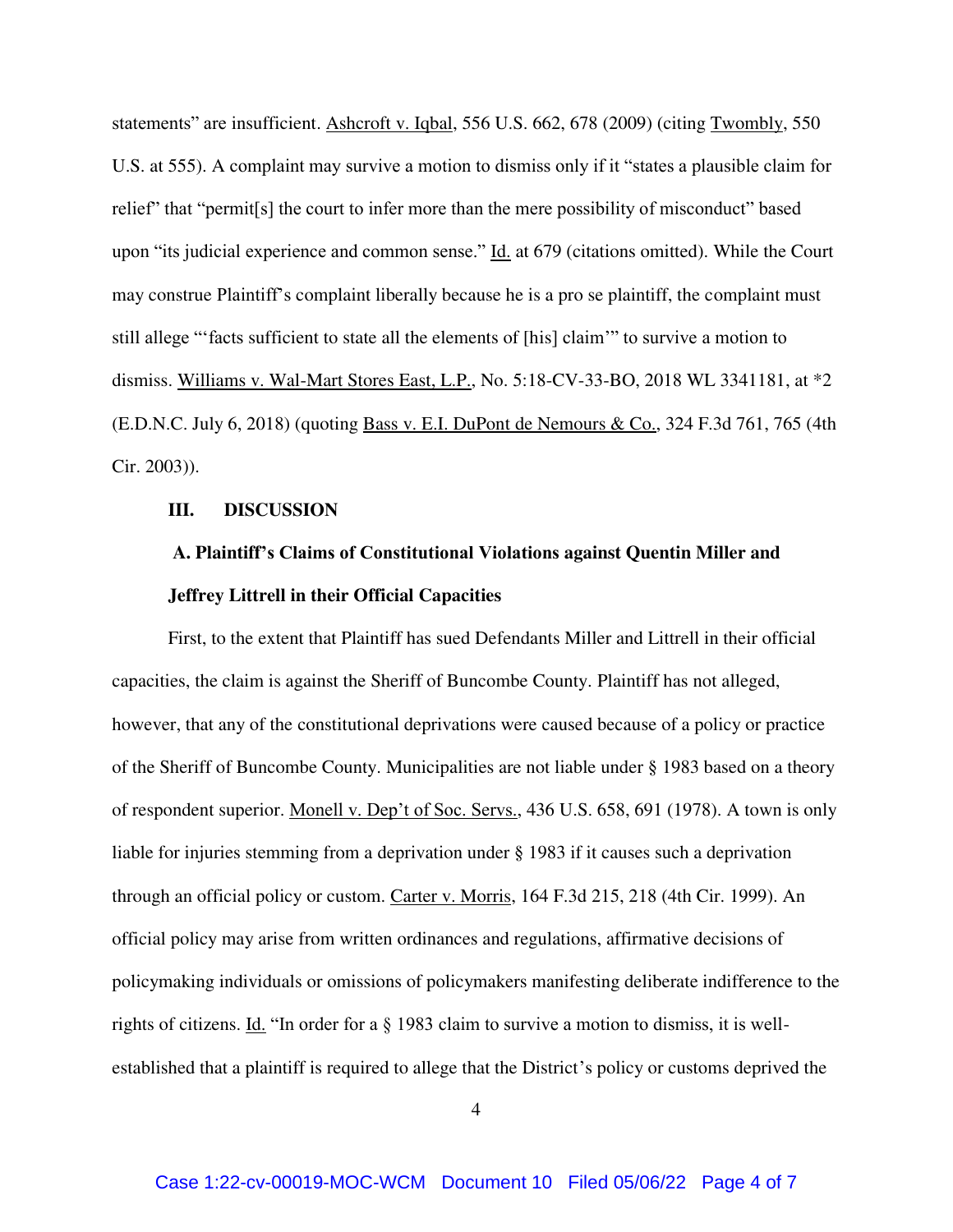plaintiff of her rights." Mosely-Jenkins v. Orangeburg Cty. Consol. Sch. Dist. 4, 2020 WL 1443262, at \*3 (D.S.C. Mar. 25, 2020).

Here, Plaintiff failed to make any allegation that a Sheriff's Office policy, custom, or practice caused his alleged constitutional deprivations. Since Defendants Miller and Littrell cannot be liable for a § 1983 violation under the legal theory of respondeat superior, Plaintiff's claims against Defendants Miller and Littrell in their official capacities must be dismissed.

In sum, for this reason, the Court will grant the motion to dismiss as to Plaintiff's claims against Defendants Miller and Littrell in their official capacities.

# **B. Plaintiff's Claims of Constitutional Violations against Quentin Miller and Jeffrey Littrell in Their Individual Capacities**

As noted, Plaintiff purports to bring claims for violations of his rights under the Fourth, Fifth, Sixth, Eighth, and Fourteenth Amendments. Plaintiff has failed to allege, however, that Defendant Miller or Defendant Littrell personally caused any of the alleged constitutional violations. "[L]iability will only lie where it is affirmatively shown that the official charged acted personally in the deprivation of the plaintiffs' rights. The doctrine of respondeat superior has no application under this section." Vinnedge v. Gibbs, 550 F.2d 926, 928 (4th Cir. 1977). Plaintiff has failed to attribute any of the alleged constitutional violations to conduct performed by either Defendant Miller or Littrell. Indeed, aside from naming them as Defendants, Plaintiff does not include any factual allegations against Defendant Miller and Littrell in the Complaint.

Nor has he plausibly alleged facts sufficient to state a claim based on supervisory liability. To be personally liable as a supervisor, the Plaintiff must allege the following:

that the supervisor had actual or constructive knowledge that his subordinate was engaged in conduct that posed a pervasive and unreasonable risk of constitutional injury to citizens like the plaintiff; (2) that the supervisor's response to that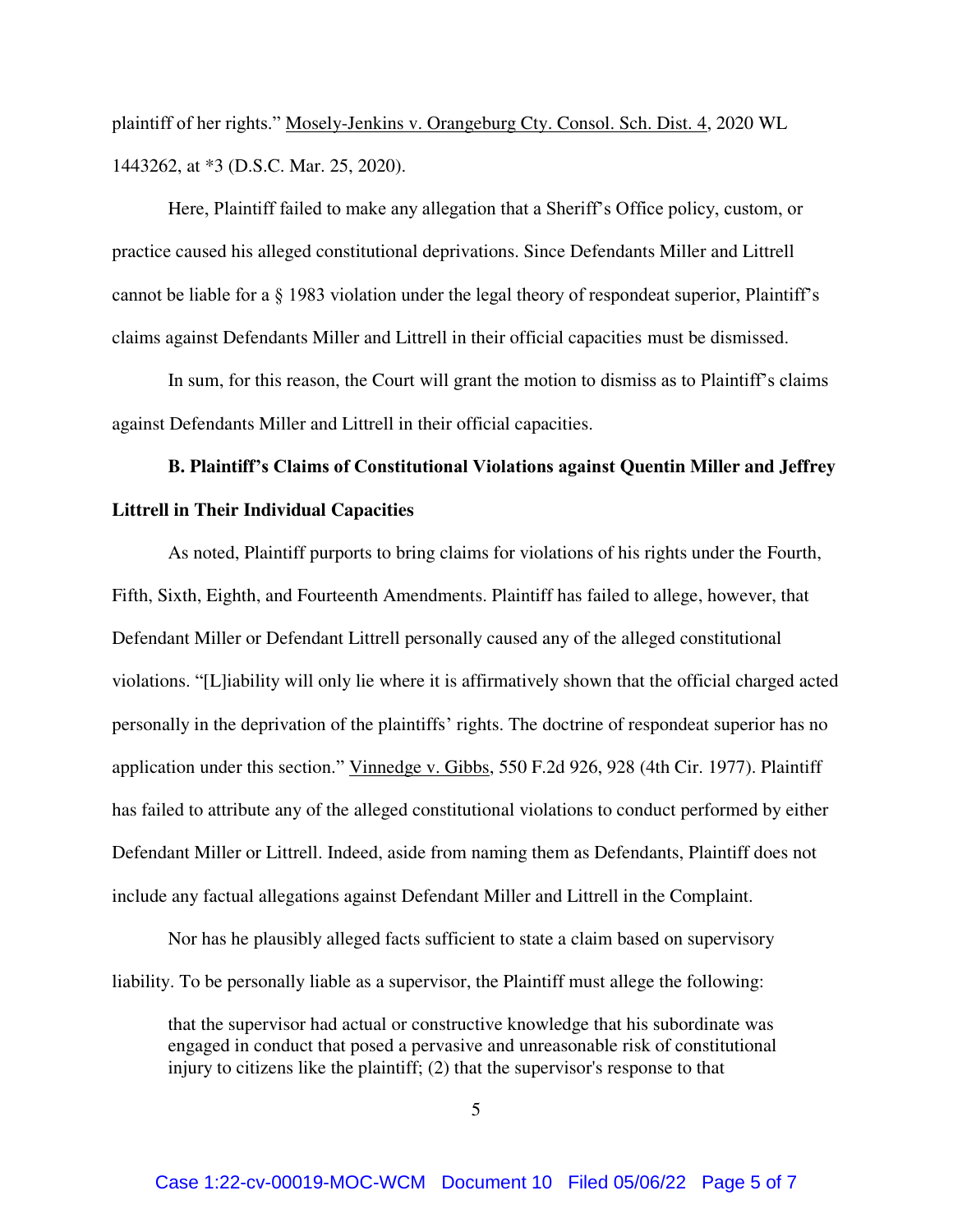knowledge was so inadequate as to show deliberate indifference to or tacit authorization of the alleged offensive practices; and (3) that there was an affirmative causal link between the supervisor's inaction and the particular constitutional injury suffered by the plaintiff.

Shaw v. Stroud, 13 F.3d 791, 799 (4th Cir. 1994) (internal citations and quotation marks omitted).

 In sum, for this reason, the Court will grant the motion to dismiss as to Plaintiff's claims against Defendants Miller and Littrell in their individual capacities.

## **C. Plaintiff's Claims against the Buncombe County Sheriff's Department**

Finally, Plaintiff named the Buncombe County Sheriff's Department as a Defendant in this action. "The capacity of a government body to be sued in the federal courts is governed by the law of the state in which the district court is held." Avery v. Burke Cnty., 660 F.2d 111, 113– 14 (4th Cir. 1981); see also FED. R. CIV. P. 17(b). A sheriff's department in North Carolina is not an entity capable of suit. See Parker v. Bladen Cnty., 583 F. Supp. 2d 736, 740 (E.D.N.C. 2008); Bettis v. Madison Cnty. Sheriff's Dep't, No. 1:10–cv–69–RJC, 2012 WL 161250 (W.D.N.C. Jan. 19, 2012). Therefore, the Court will dismiss the Buncombe County Sheriff's Department as a defendant in this action.

## **IV. CONCLUSION**

For the reasons stated herein, the Court grants the motion to dismiss and dismisses this action with prejudice.

### **IT IS, THEREFORE, ORDERED** that:

- 1. Defendants' Motion to Dismiss, (Doc. No. 4), is **GRANTED**.
- 2. This action is dismissed with prejudice.
- 3. The Clerk is directed to terminate this action.